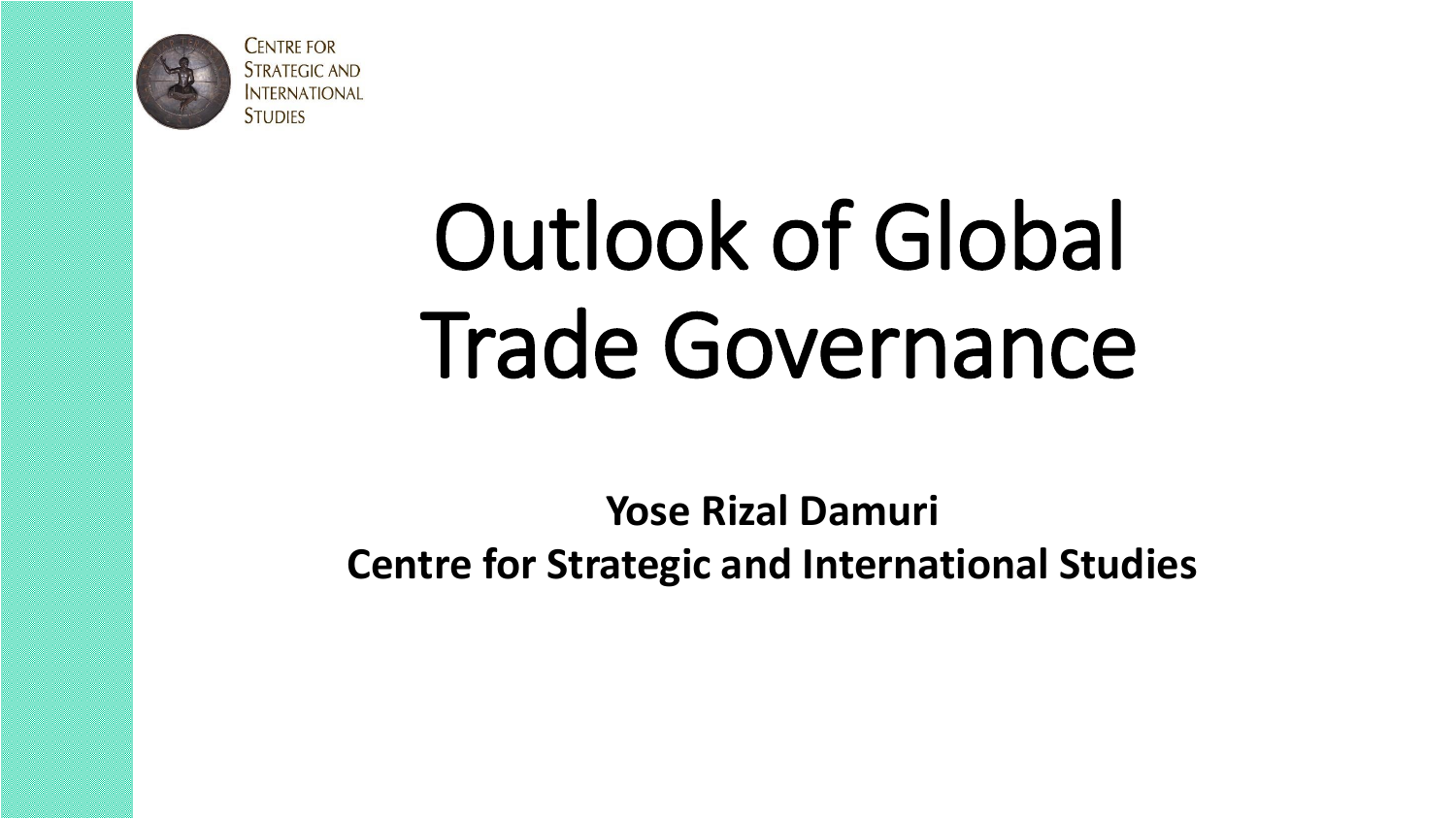## Key Messages

- Globalization of  $21^{st}$  century would go on
	- It is about the trade in "know-how" instead of trade in goods
	- That has impacted everyone at a very individual level
- WTO is for 20<sup>th</sup> century trade, not for the 21<sup>st</sup> century
	- International economic activities require different rules of the game
- Anti-globalization is in the rise
	- Due to negative feedback from globalization and technological change
- But perhaps "resistance is futile"
	- Trade agreements might take bilateral way
- The good response is to have proper structural reform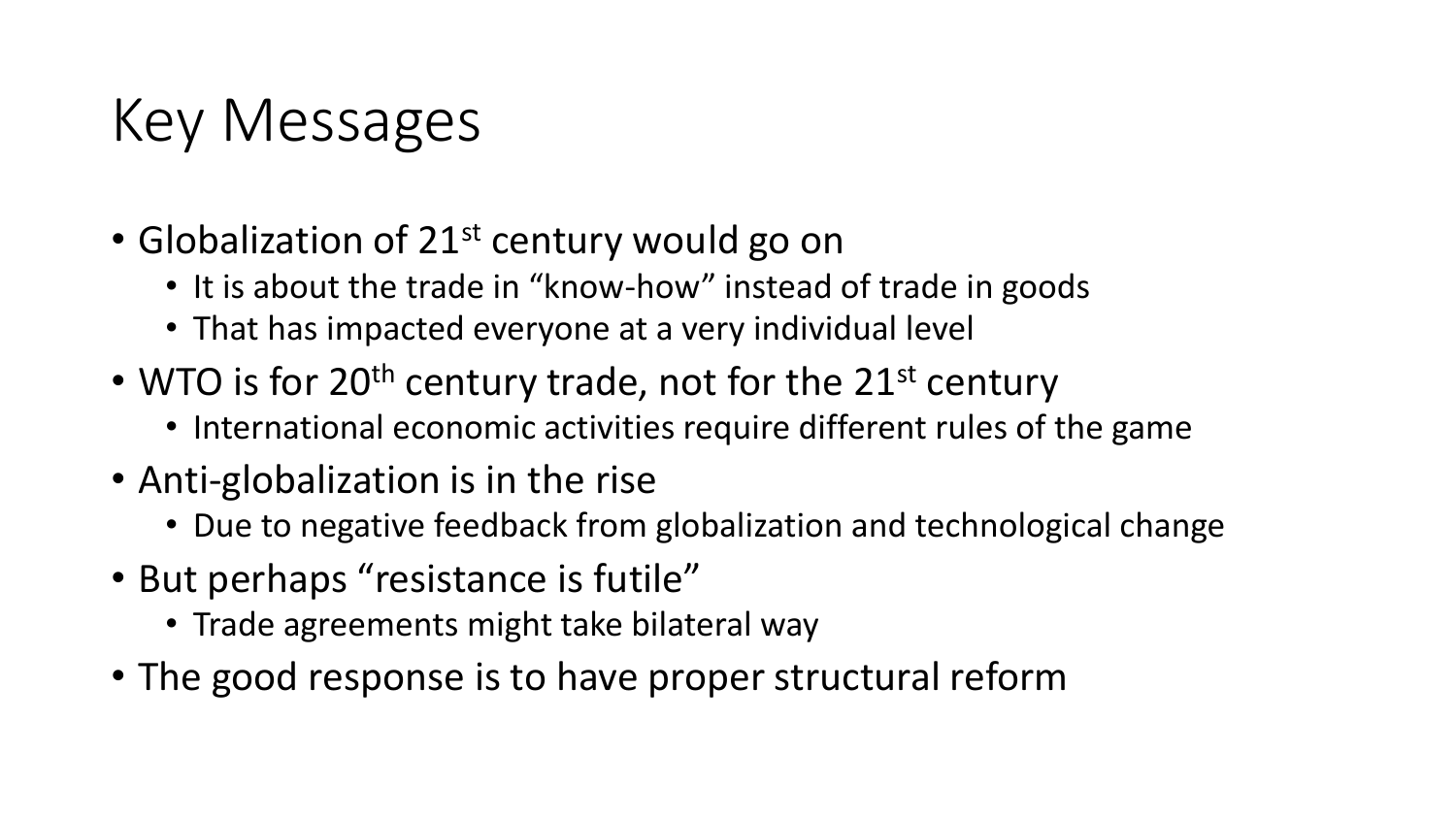## Trade Convergence



- Old globalization started in the  $19<sup>th</sup>$  century
	- Lower trade cost made high volume trade feasible
	- High communication cost meant the know-how stayed in developed countries; It is about trade in goods in Ricardian model
	- The result is about trade divergence
- New globalization started since 1980s
	- Lower communication cost that lead to the emergence of global value chain
	- Shifted manufacturing and know-how to emerging countries
- Affect how trade should be governed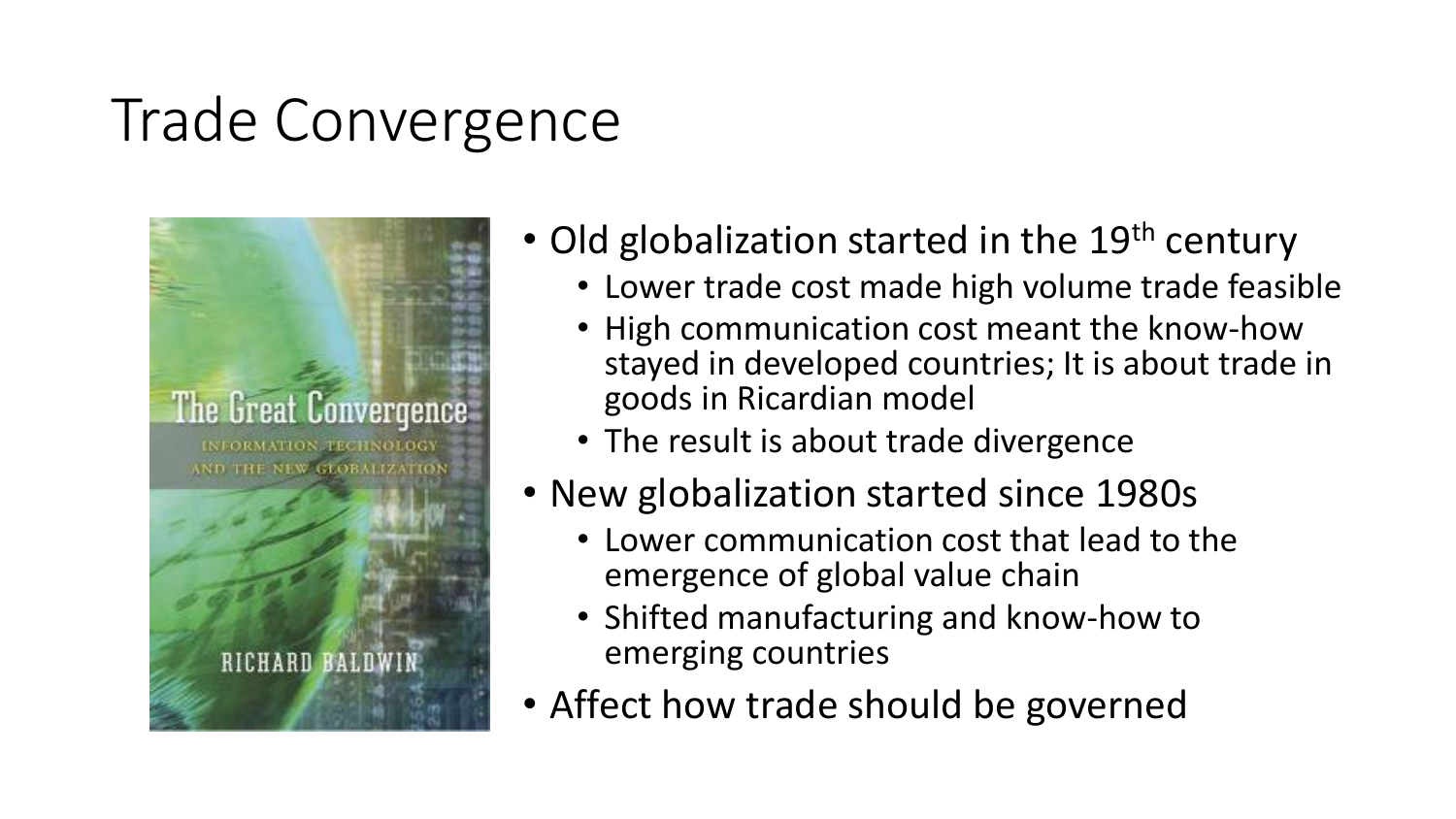## Impact of New Globalization

- National competitiveness is de-nationalized
	- Production can be offshored; no need to be done at same location
	- Developing countries can join rather than building their own value chain
- Trade-services-investment-knowledge nexus
	- Requires greater international disciplines
	- Know-how is no longer dominated by developed countries
- Requires new set of standards and rules of the game
	- WTO is good only for 20<sup>th</sup> century globalization

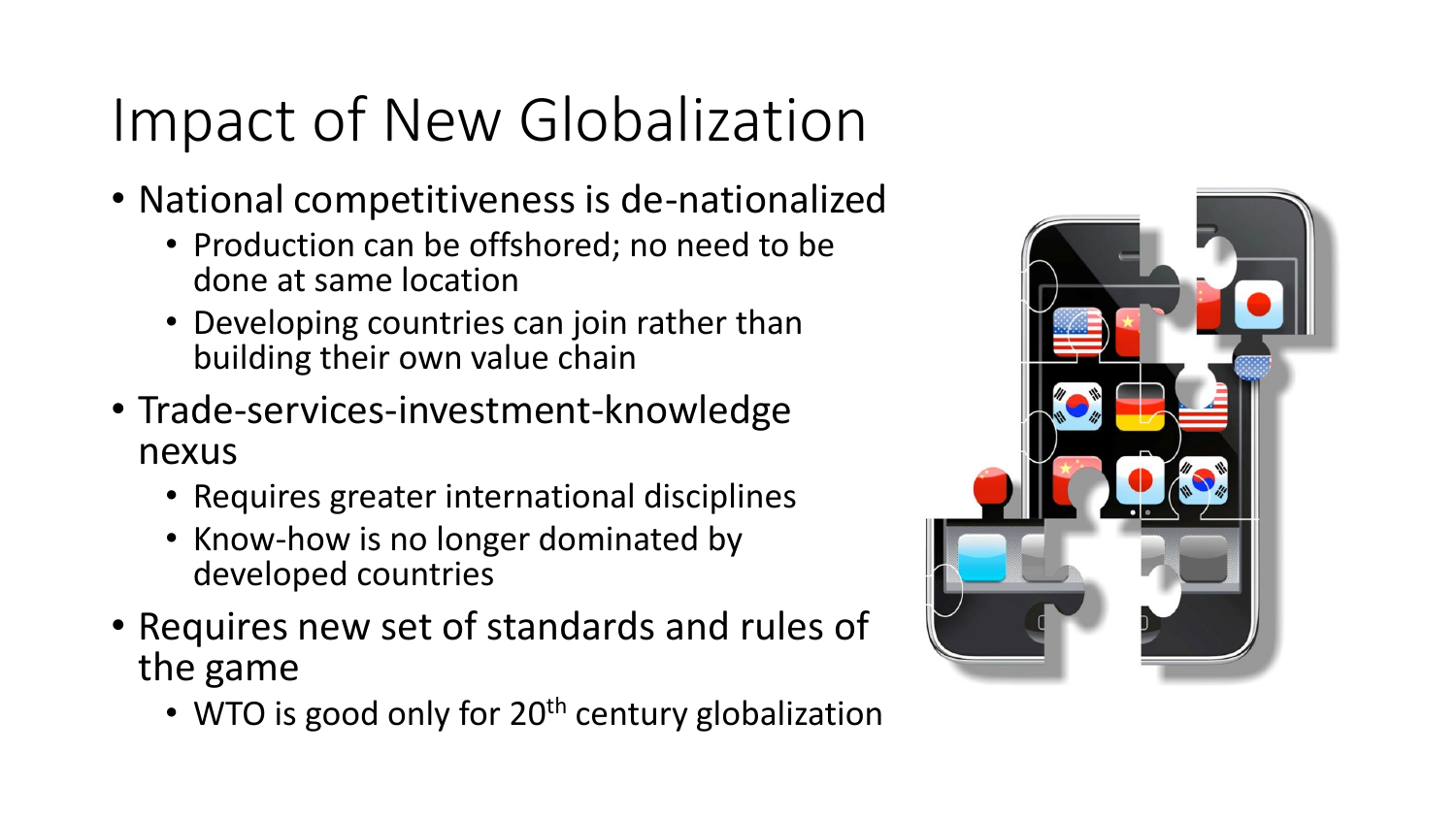## Increasing role and importance of developing countries



Share of developing countries in World's trade is increasing Also trade among developing world is increasing rapidly



Developing countries' trade is also more diversified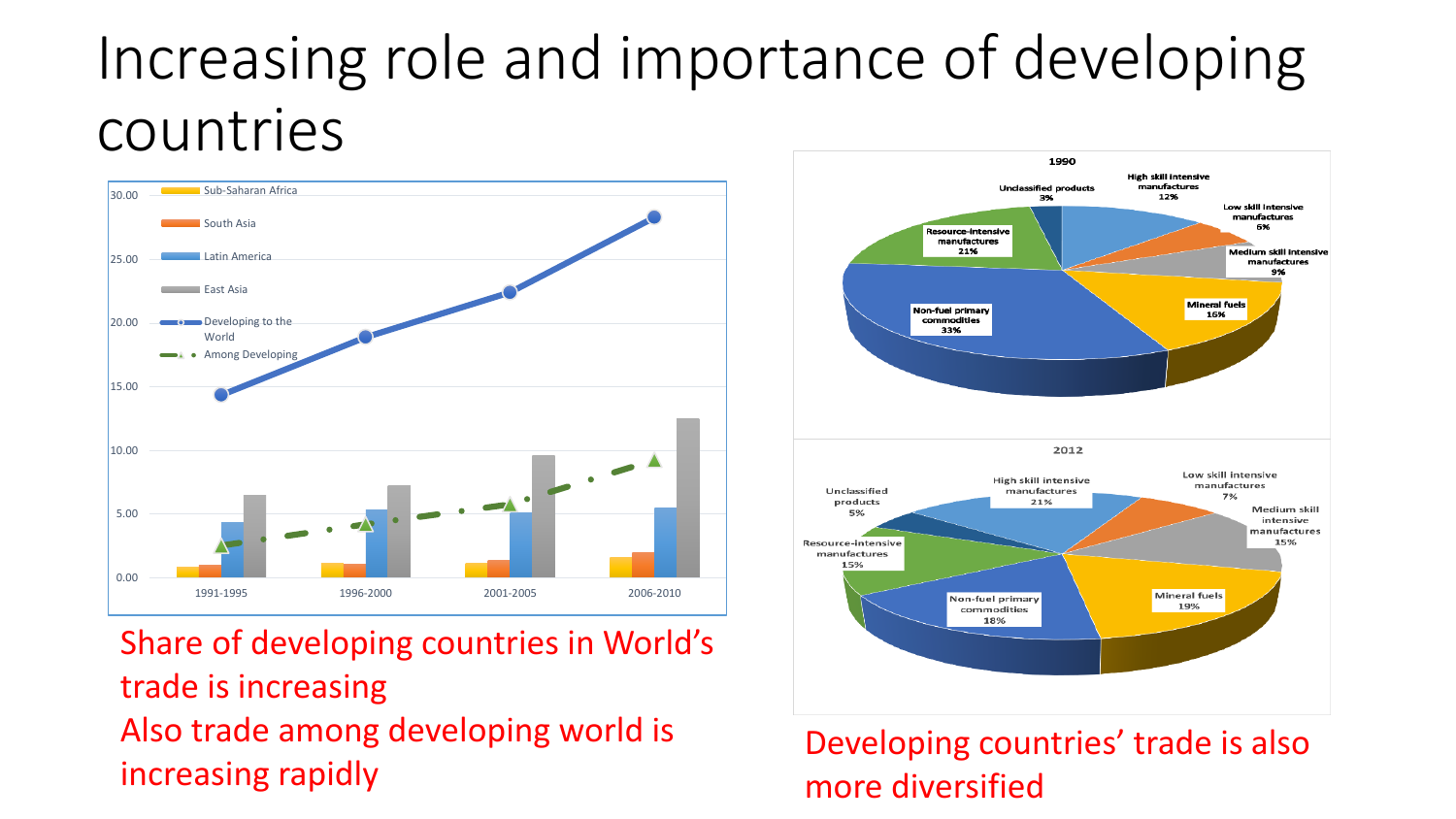## Impacts on Social Welfare



- The benefits of globalization is not symmetric
	- Many technical and casual jobs were moved to developing countries
	- Exports from host-producing countries are greater than the opposite direction
	- The benefits occur more in host countries
- Technological changes also shift labor market structure
	- Skill-biased technology advancement reduce demand for technical labor
	- Many in developed countries cannot keep up with the change and left behind

Source: Milanovic 2016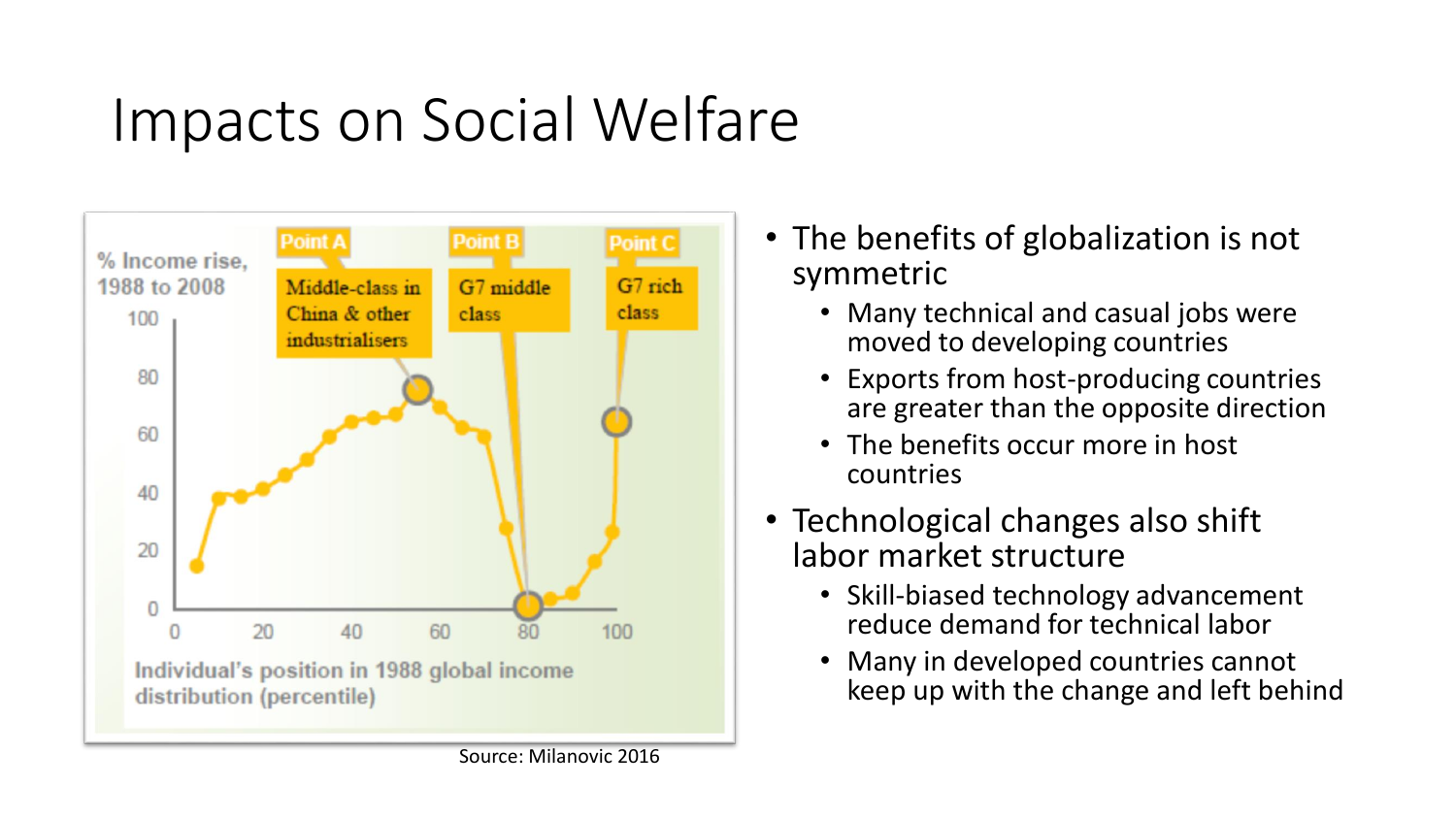## Brexit and US Election



#### **Trump's To Do List on Trade**

- Withdraw from TPP
	- Renegotiate or withdraw from NAFTA
- Use every tools to end trade abuse that unfairly impact American workers
	- Including 45% tariff on imports from China
- Punish US companies that only regarded US economy as a market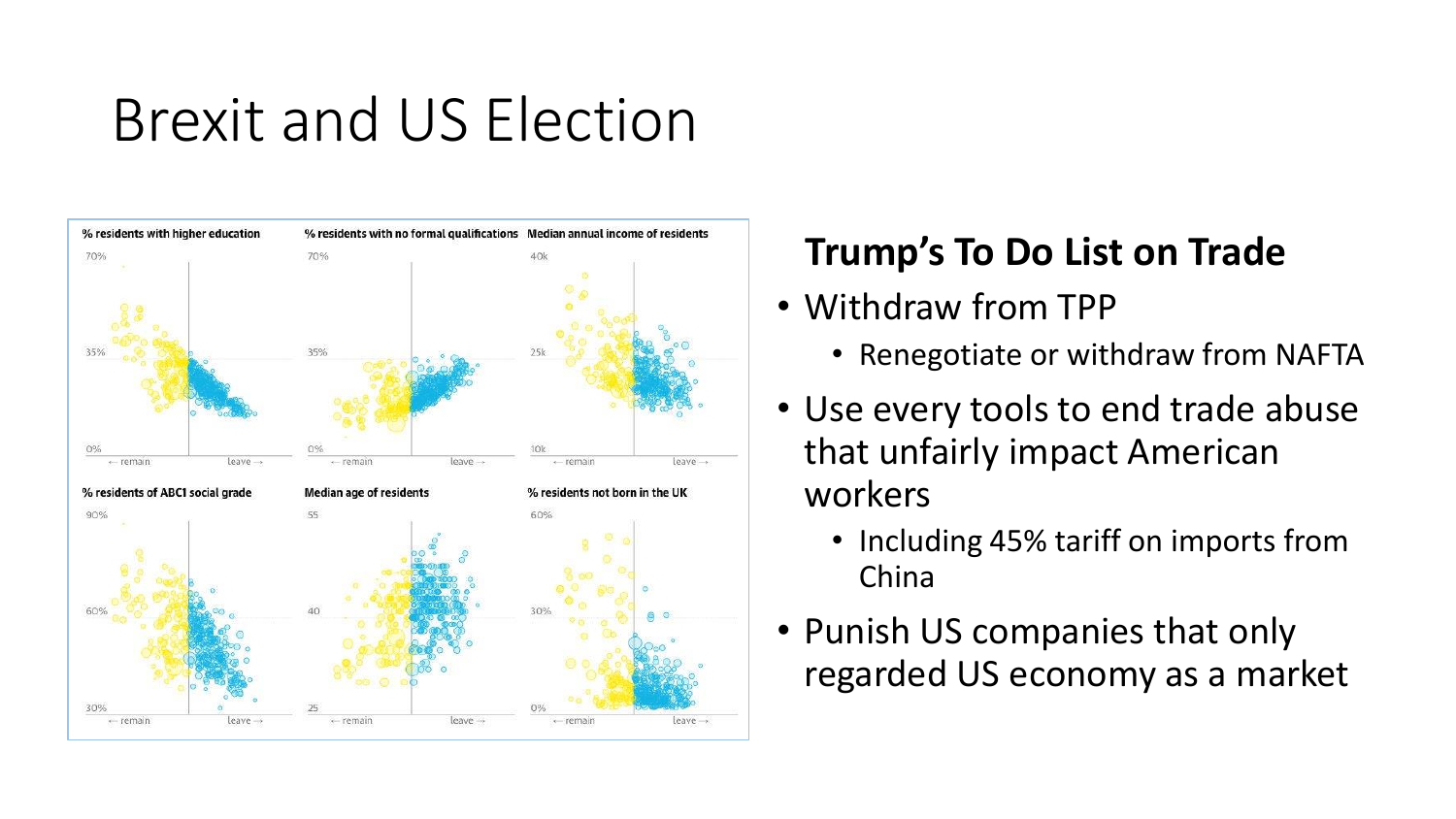## Third wave of globalization?

#### Services Offshoring

### "Virtual Migrants"

### 4<sup>th</sup> Industrial Revolution

#### **THE ASSATIMES SATURDAY NOVEMBER 12 2016**

#### **Surgeons save Syrian lives by Skype**

#### Tom Coghlan, Beirut

October 1 2016, 12:01am, The Times

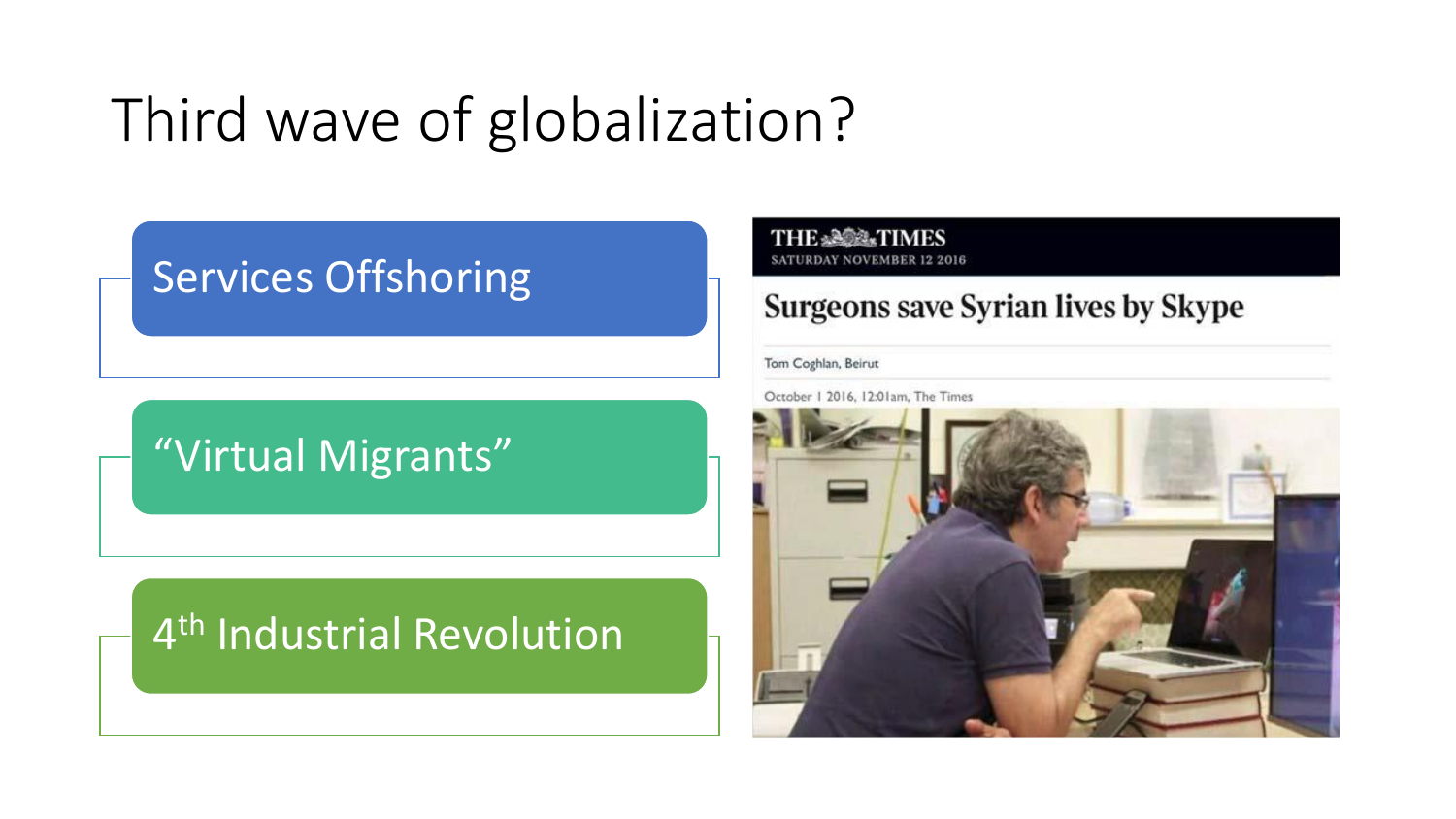## Outlook for Trade Agreements

- End of multilateralism and megaregionalism?
- TPP might not be going anywhere
	- RCEP is lack of ambitions, infrastructures and elements to set new international standards and rules of the game
- TTIP is stagnant
- Bilateral agreements might be getting popular
	- Including bilateral US-trading partners?

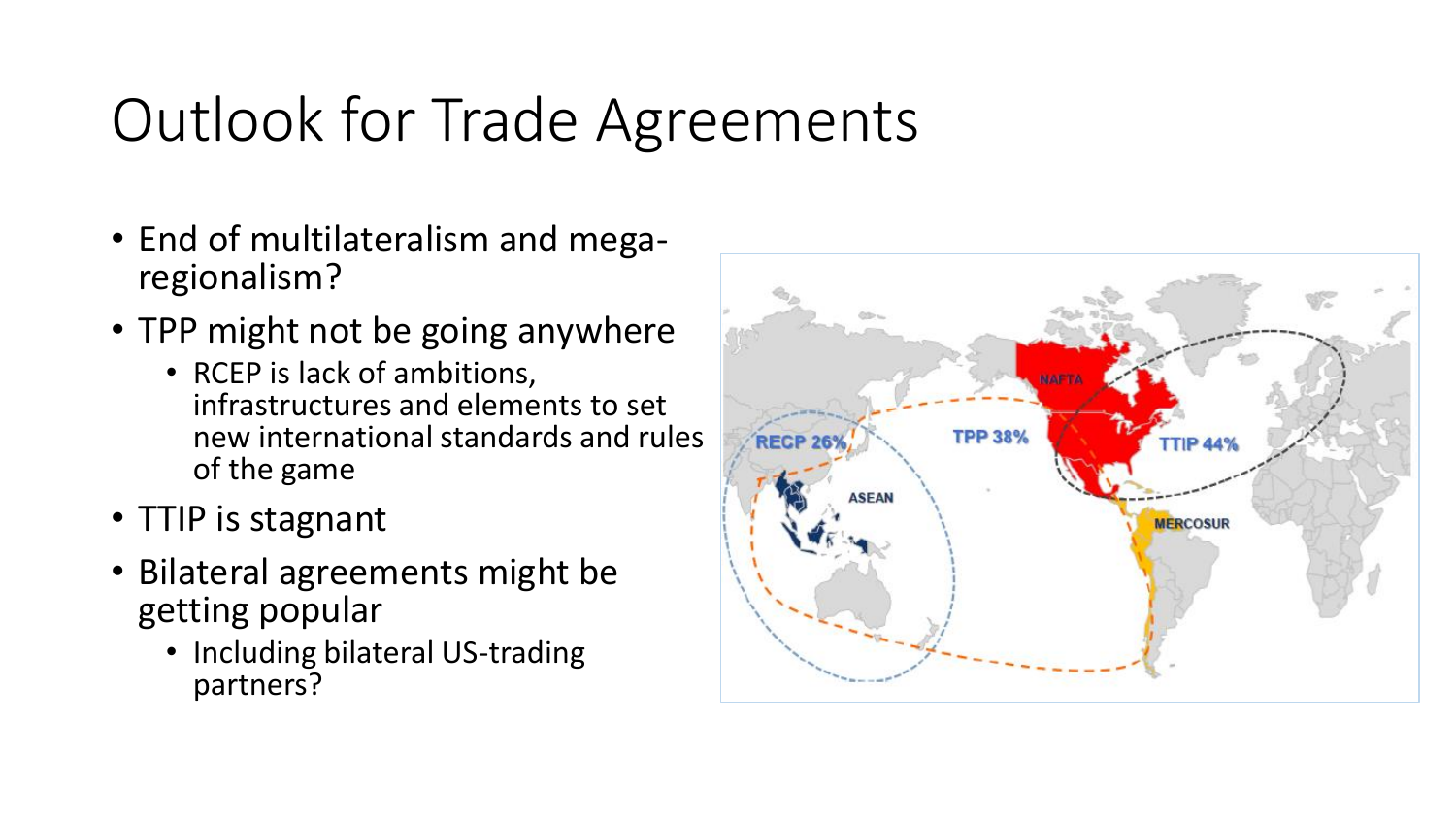## Areas of Commitments

- The needs for governance and managing international activities is mounting
- Distributing know-how, but also protecting it
- Protecting consumers and privacy
- Security of data transfer, financial flow, payment system
- Investment rights and protection
- Intellectual property rights (IPR)
- Competition policy
- Domestic regulations of services
- Labor standards
- Commitments on E-commerce and other digital platforms
	- Data transfer and cyber security